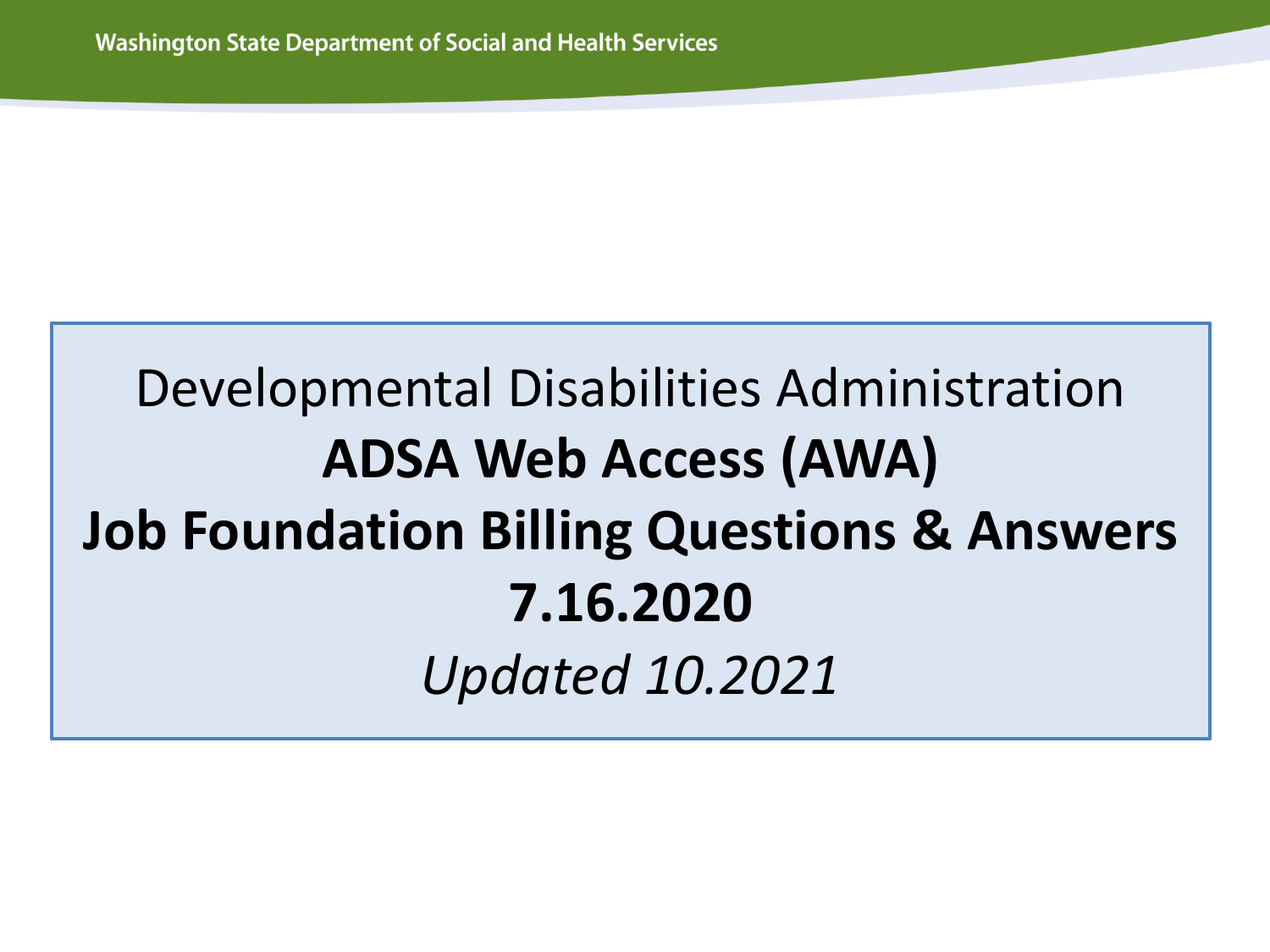Q: Where do I upload and post billings for Job Foundation?

A: All billings associated with Job Foundation are uploaded and posted under the "other monthly costs" screen, under the Billing tab.

| <b>NTY</b>                                             | <b>Work List</b>                      | <b>Tick</b> | Billing | Providers | Data Transfer | Reports |     |
|--------------------------------------------------------|---------------------------------------|-------------|---------|-----------|---------------|---------|-----|
| <b>Current Activities</b><br><b>Billing Statements</b> | <b>Current Activities</b>             |             |         |           |               |         |     |
|                                                        | <b>Other Monthly Costs - Unbilled</b> |             |         | List      |               |         | Add |
|                                                        |                                       |             |         |           |               |         |     |
|                                                        |                                       |             |         |           |               |         |     |
|                                                        |                                       |             |         |           |               |         |     |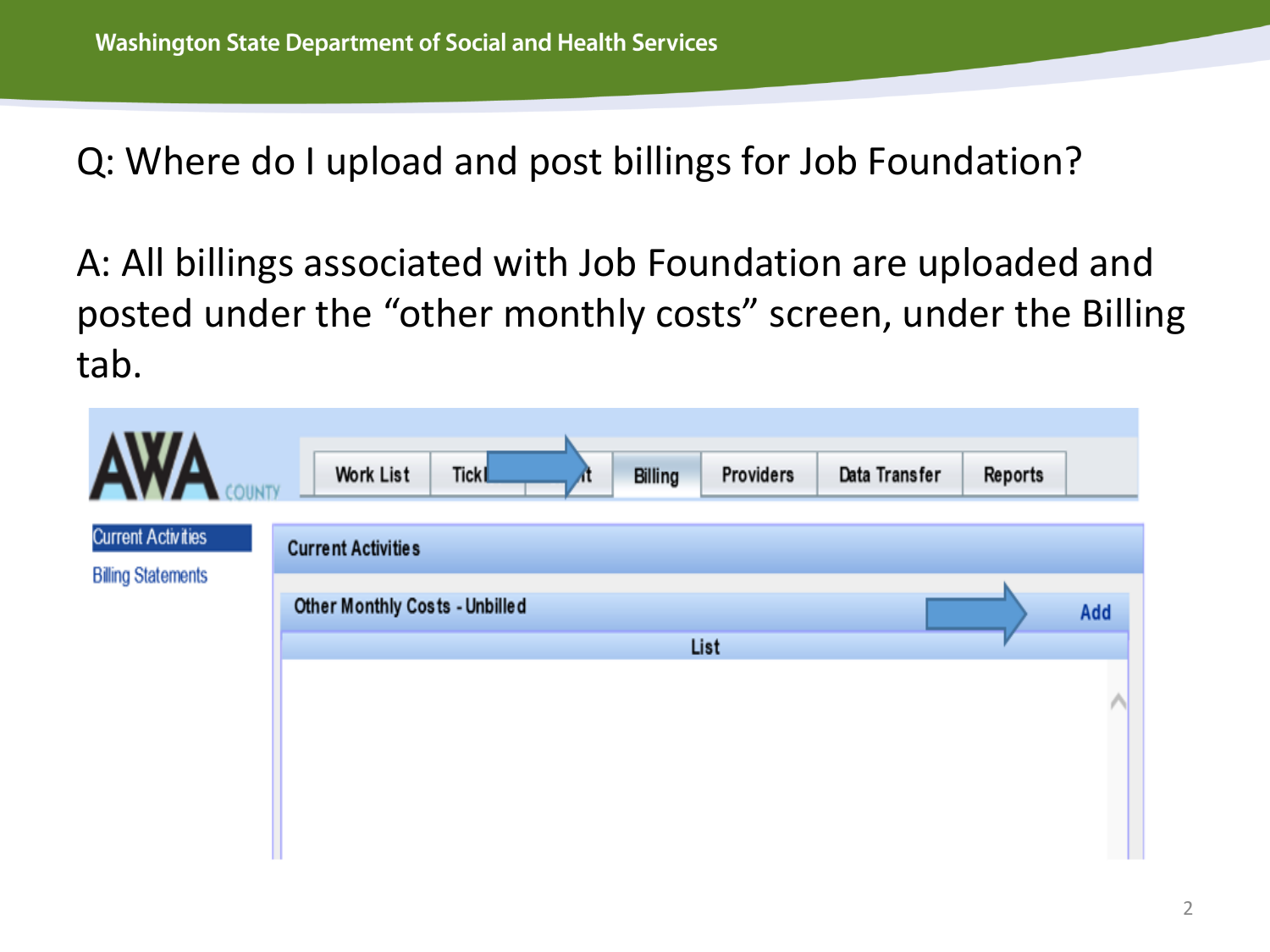Q: What are the new Job Foundation Categories in AWA?

A: 13 Job Foundation Administration; 14 Job Foundation Administration Office of the Superintendent of Public Instruction (OSPI); 95 Job Foundation Report; 96 Job Foundation Report OSPI and 97 Job Foundation Info/Ed.

|             | <b>Add Cost Billing Dialog</b> |        |                    |             |                            |        |  |
|-------------|--------------------------------|--------|--------------------|-------------|----------------------------|--------|--|
|             | Service Year/Month:*           |        |                    |             |                            |        |  |
| <b>BARS</b> | <b>Description</b>             | Amount |                    | <b>BARS</b> | <b>Description</b>         | Amount |  |
| 11          | COUNTY ADMIN.                  |        |                    | 92          | ADMIN INFAST RUCTURE       |        |  |
| 12          | PASRR ADMIN                    |        |                    | 93          | AGENCY START-UP            |        |  |
|             | JOB FOUNDATION ADMIN.          |        |                    | 94          | PARTNERSHIP                |        |  |
| 14          | JOB FOUNDATION ADMIN. OSPI     |        |                    | 95          | JOB FOUNDATION REPORT      |        |  |
| 31          | STAFF TRAIN.                   |        |                    | 96          | JOB FOUNDATION REPORT OSPI |        |  |
| 32          | <b>BOARD TRAIN.</b>            |        |                    | 97          | JOB FOUNDATION INFO/ED     |        |  |
| 41          | INFO/ED. ACT.                  |        |                    |             |                            |        |  |
|             |                                | Save   | $\curvearrowright$ | Cancel      |                            |        |  |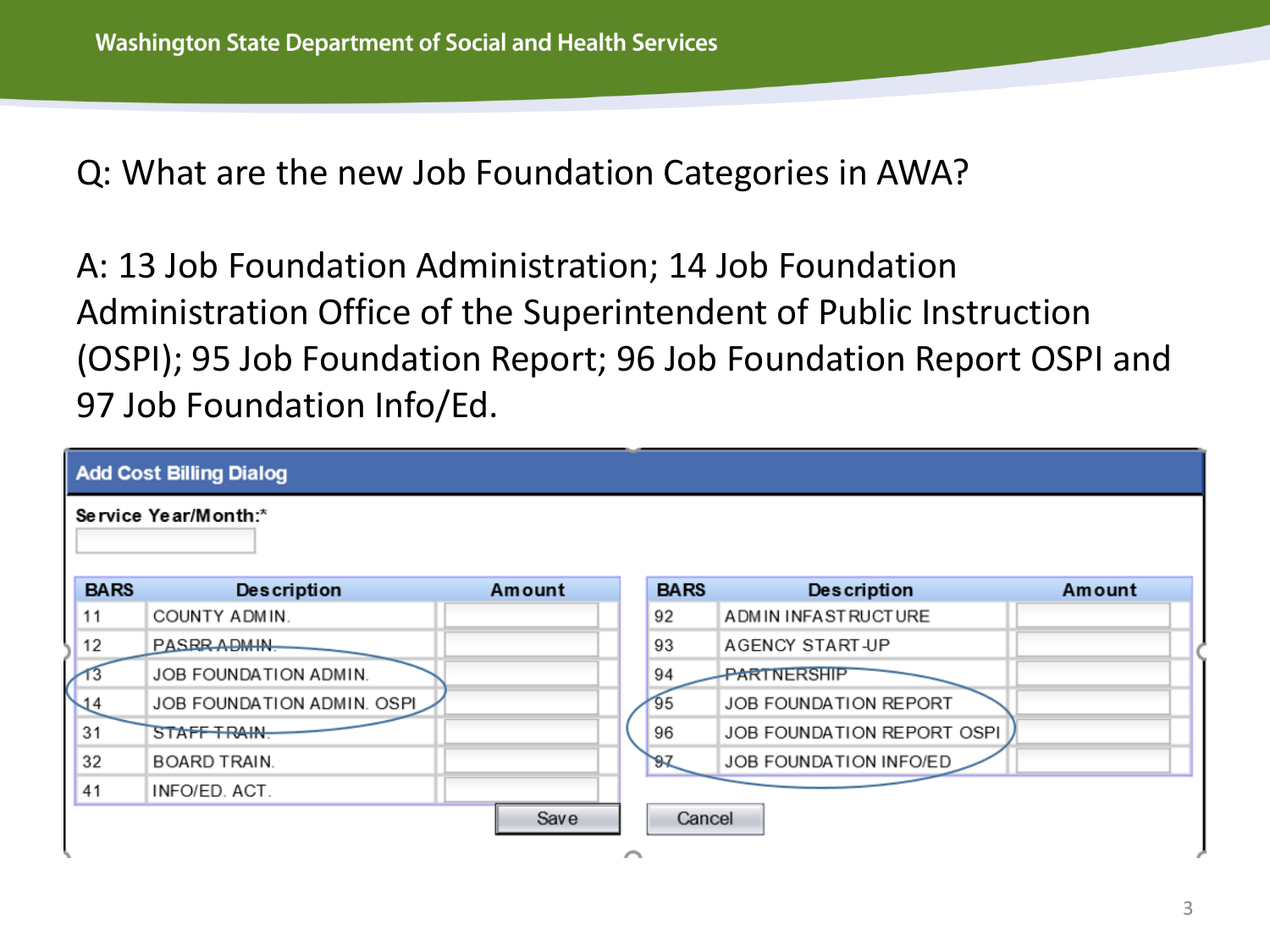Q: Do I bill for Job Foundation reports and administration that are funded by DDA (13 and 95) or OSPI (14 and 96)?

A: All participating counties should bill for Job Foundation reports and administration (14 and 96) funded by OSPI *except for King, Snohomish and Pierce Counties*. These counties should bill for Job Foundation reports and administration that is funded by DDA (13 and 95).

|               | <b>Add Cost Billing Dialog</b> |        |             |                            |        |
|---------------|--------------------------------|--------|-------------|----------------------------|--------|
|               | Service Year/Month:*           |        |             |                            |        |
| <b>BARS</b>   | <b>Description</b>             | Amount | <b>BARS</b> | <b>Description</b>         | Amount |
| 11            | COUNTY ADMIN.                  |        | 92          | ADM IN INFAST RUCTURE      |        |
| 12            | PASRR ADMIN                    |        | 93          | <b>AGENCY START-UP</b>     |        |
|               | <b>JOB FOUNDATION ADMIN.</b>   |        | 94          | PARTNERSHIP                |        |
| $\mathbf{14}$ | JOB FOUNDATION ADMIN. OSPI     |        | 95          | JOB FOUNDATION REPORT      |        |
| 31            | STAFF TRAIN.                   |        | 96          | JOB FOUNDATION REPORT OSPI |        |
| 32            | <b>BOARD TRAIN.</b>            |        | ЭZ          | JOB FOUNDATION INFO/ED     |        |
| 41            | INFO/ED. ACT.                  |        |             |                            |        |
|               |                                | Save   | Cancel      |                            |        |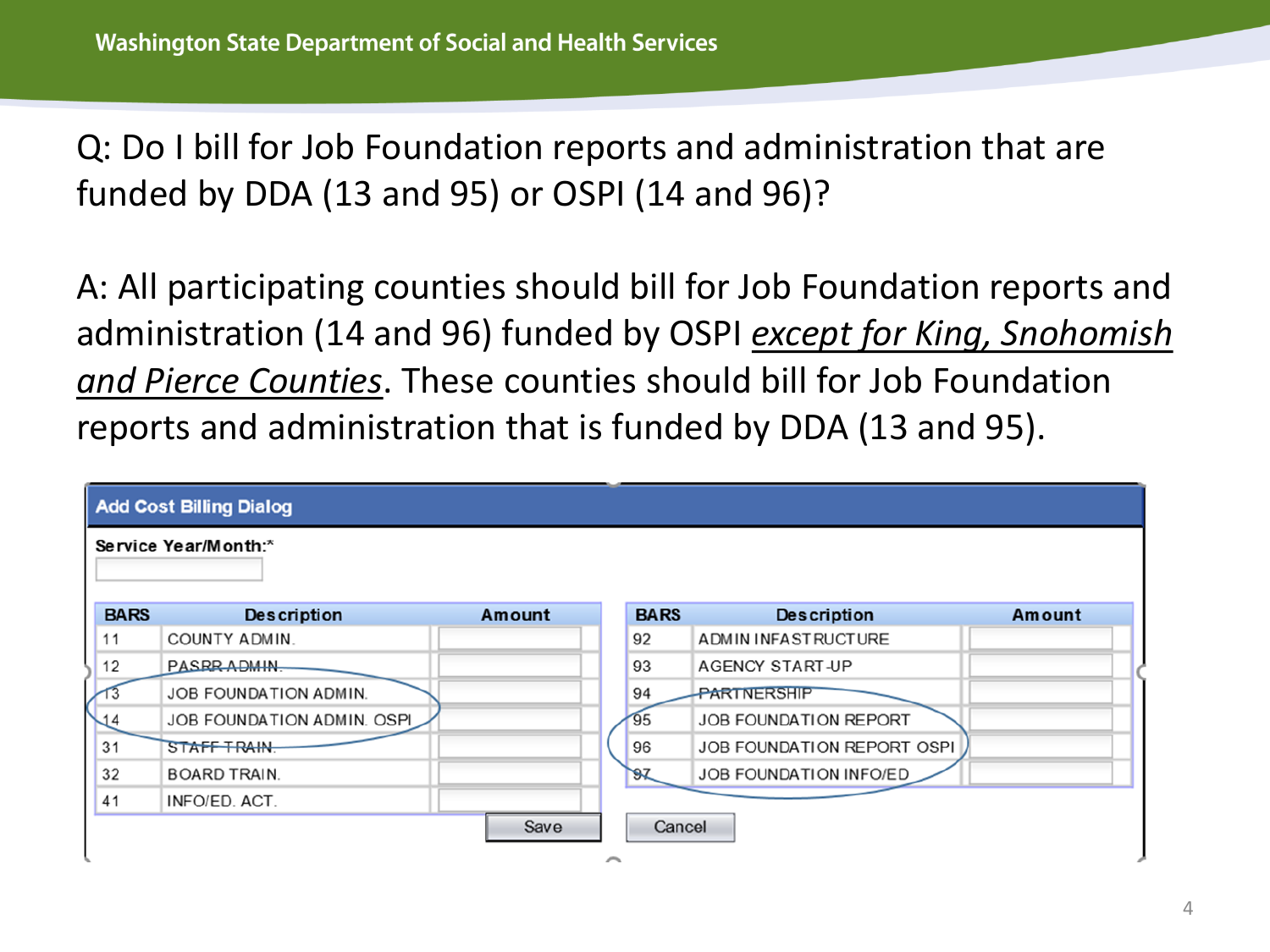Q: Why are some of the counties funded by DDA and some by OSPI?

A: The Office of Superintendent of Public Instruction is partnering with DDA on Job Foundation and has committed to funding some of the work statewide based on where there are fewer resources. This is a fund source at the state level and is not an indication of local school involvement or partnership.

|             | <b>Add Cost Billing Dialog</b> |        |             |                            |        |  |
|-------------|--------------------------------|--------|-------------|----------------------------|--------|--|
|             | Service Year/Month:*           |        |             |                            |        |  |
| <b>BARS</b> | <b>Description</b>             | Amount | <b>BARS</b> | <b>Description</b>         | Amount |  |
| 11          | COUNTY ADMIN.                  |        | 92          | ADM IN INFAST RUCTURE      |        |  |
| 12          | PASRR ADMIN                    |        | 93          | AGENCY START-UP            |        |  |
|             | JOB FOUNDATION ADMIN.          |        | 94          | PARTNERSHIP                |        |  |
| 14          | JOB FOUNDATION ADMIN. OSPI     |        | 95          | JOB FOUNDATION REPORT      |        |  |
| 31          | STAFF TRAIN.                   |        | 96          | JOB FOUNDATION REPORT OSPI |        |  |
| 32          | <b>BOARD TRAIN.</b>            |        | ЭZ          | JOB FOUNDATION INFO/ED     |        |  |
| 41          | INFO/ED. ACT.                  |        |             |                            |        |  |
|             |                                | Save   | Cancel      |                            |        |  |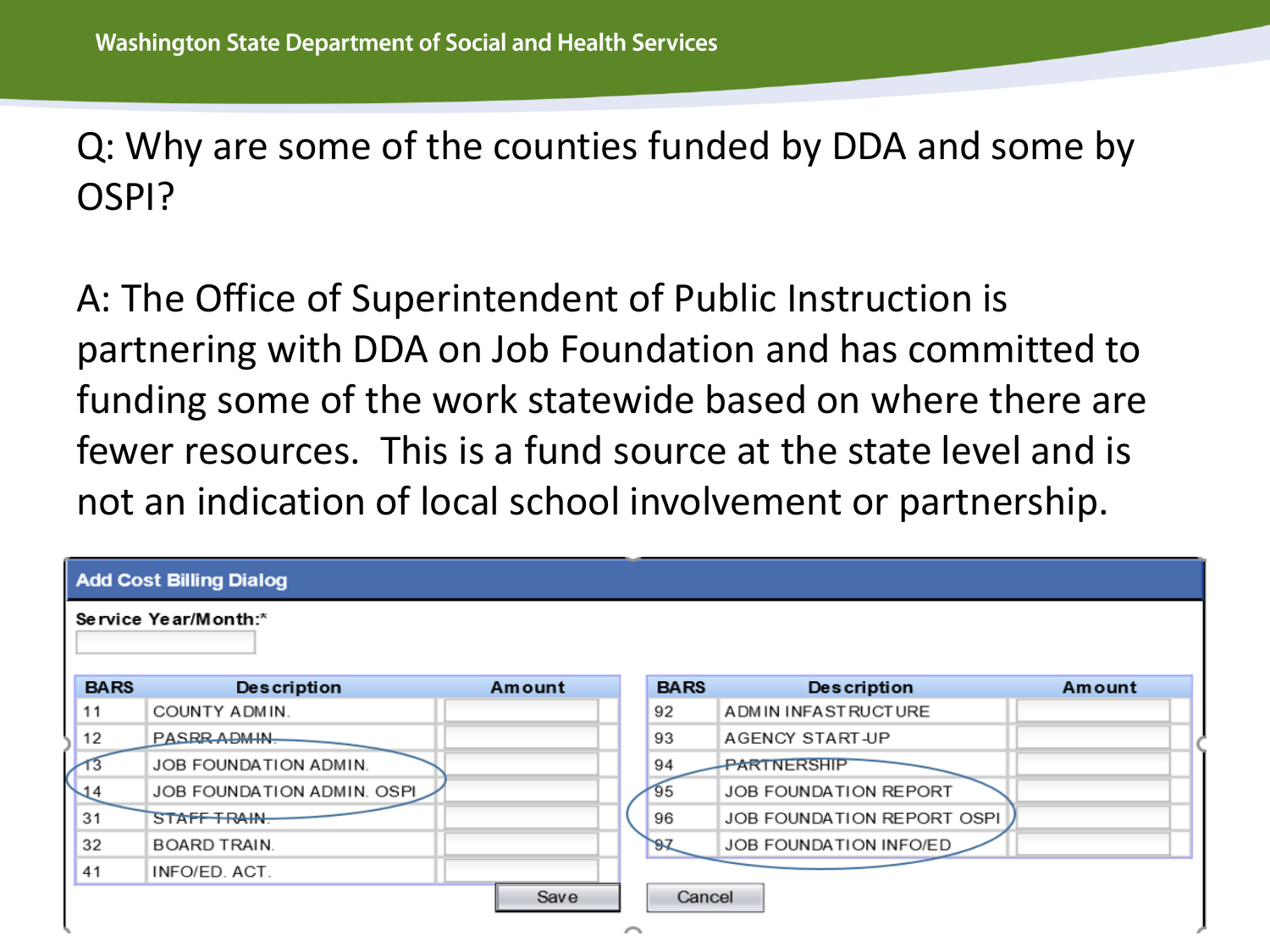Q: How do I access Job Foundation Info/Ed (97)?

A: Job Foundation Info/Ed (97) is solely funded by DDA. **All** counties bill for Info/Ed activities related to Job Foundation on BARS category 97. Participating counties have an allotment specific to Job Foundation Info/Ed in their contracts.

|             | <b>Add Cost Billing Dialog</b><br>Service Year/Month:* |        |             |                              |        |
|-------------|--------------------------------------------------------|--------|-------------|------------------------------|--------|
| <b>BARS</b> | <b>Description</b>                                     | Amount | <b>BARS</b> | <b>Description</b>           | Amount |
| 11          | COUNTY ADMIN.                                          |        | 92          | ADMIN INFAST RUCTURE         |        |
| 12          | PASRR ADMIN.                                           |        | 93          | <b>AGENCY START-UP</b>       |        |
| 13          | <b>JOB FOUNDATION ADMIN.</b>                           |        | 94          | <b>PARTNERSHIP</b>           |        |
| 14          | JOB FOUNDATION ADMIN. OSPI                             |        | 95          | <b>JOB FOUNDATION REPORT</b> |        |
| 31          | STAFF TRAIN.                                           |        | 96          | JOB FOUNDATION REPORT OSPI   |        |
| 32          | <b>BOARD TRAIN.</b>                                    |        | 97          | JOB FOUNDATION INFO/ED       |        |
| 41          | INFO/ED. ACT.                                          |        |             |                              |        |
|             |                                                        | Save   | Cancel      |                              |        |

**DDA Regional Employment Specialists** Region 1N: Dala Rice, [Dala.Rice@dshs.wa.gov](mailto:Dala.Rice@dshs.wa.gov) Region 1S: Carrie Bayha, [Carrie.Bayha@dshs.wa.gov](mailto:Carrie.Bayha@dshs.wa.gov) Region 2: Stephanie Jones, [Stephanie.Jones2@dshs.wa.gov](mailto:Stephanie.Jones2@dshs.wa.gov) Region 3: David Money, [David.Money@dshs.wa.gov](mailto:David.Money@dshs.wa.gov)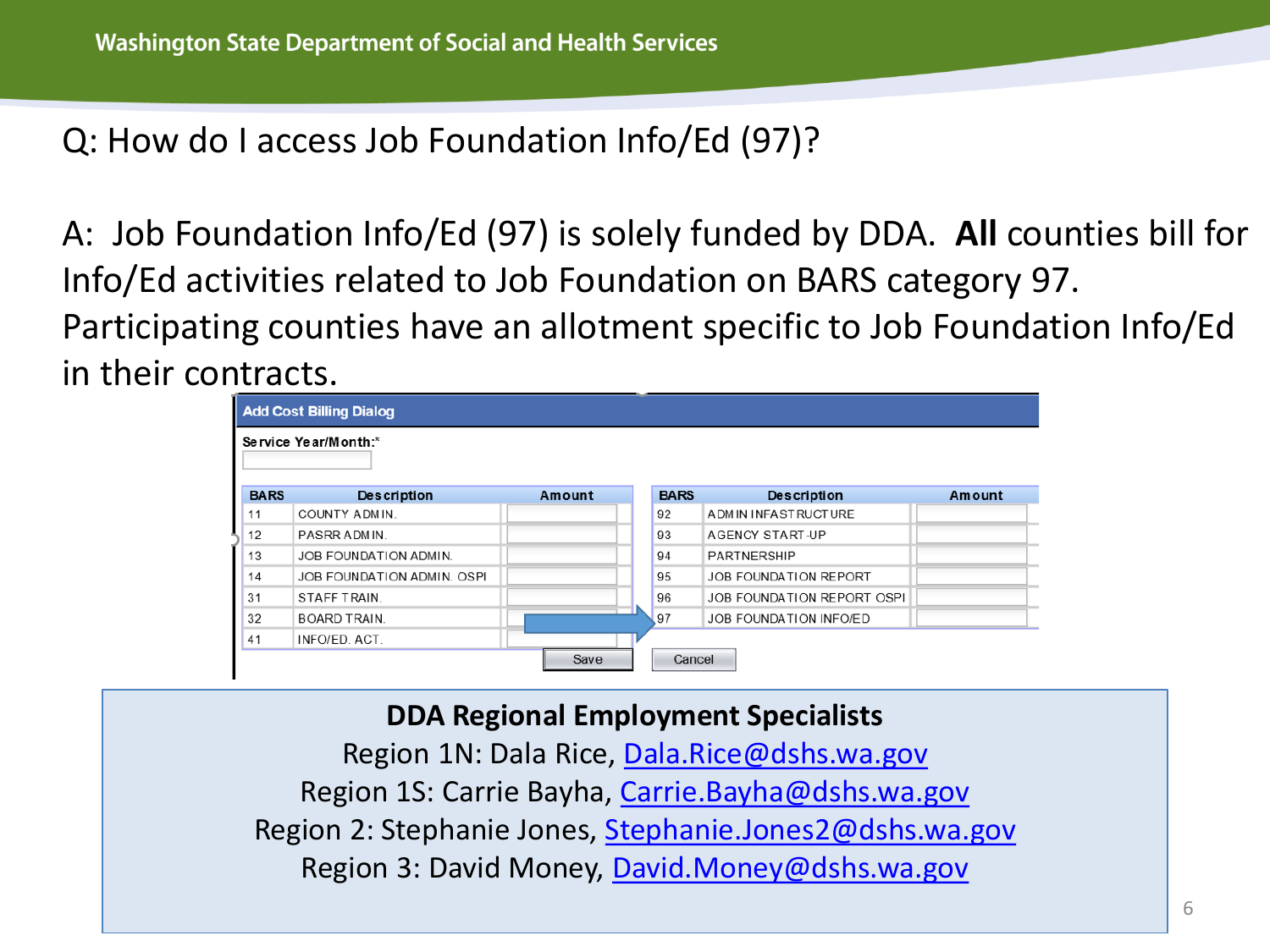Q: How much do I bill for administration for Job Foundation?

A: 7% of the total costs associated with Job Foundation Reports. Please report these funds in BARS category 14 unless you are King, Snohomish or Pierce County. These counties should report administration costs in BARS category 13.

#### **Add Cost Billing Dialog**

#### Service Year/Month:\*

| <b>BARS</b> | <b>Description</b>         | Amount |
|-------------|----------------------------|--------|
| 11          | COUNTY ADMIN.              |        |
| 12          | PASRR ADMIN.               |        |
|             | JOB FOUNDATION ADMIN.      |        |
|             | JOB FOUNDATION ADMIN. OSPL |        |
| 31          | STAFF TRAIN.               |        |
| 32          | BOARD TRAIN.               |        |
| 41          | INFO/ED. ACT.              |        |
|             |                            | Save   |

| <b>BARS</b> | <b>Description</b>           | Amount |
|-------------|------------------------------|--------|
| 92          | ADM IN INFAST RUCTURE        |        |
| 93          | AGENCY START-UP              |        |
| 94          | <b>PARTNERSHIP</b>           |        |
| 95          | <b>JOB FOUNDATION REPORT</b> |        |
| 96          | JOB FOUNDATION REPORT OSPI   |        |
| 97          | JOB FOUNDATION INFO/ED       |        |

Cancel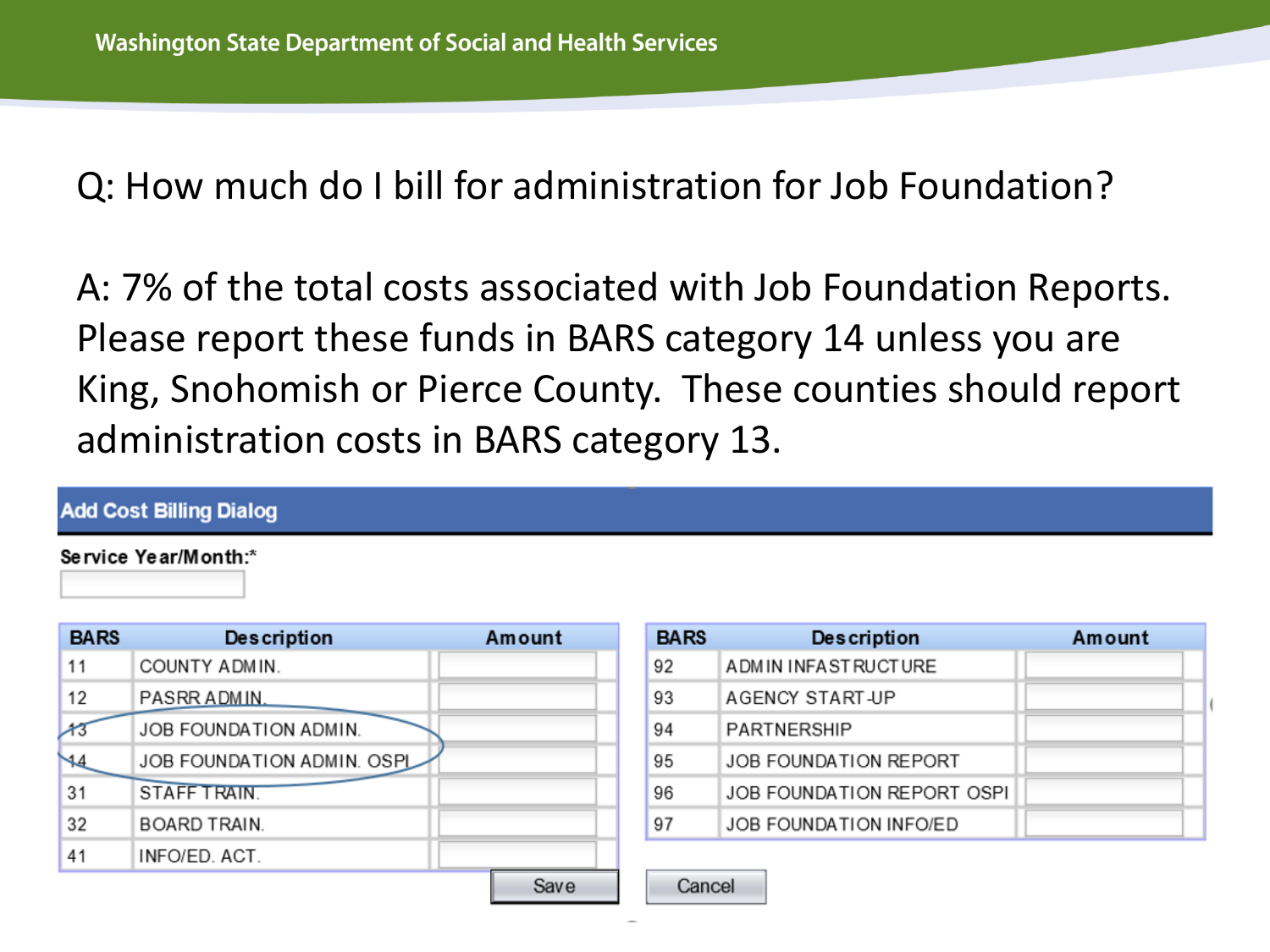Q: Can I bill for a Job Foundation Report that scores [less than satisfactory using the Job Foundation](https://www.dshs.wa.gov/sites/default/files/DDA/dda/documents/DDA%20Job%20Foundations%20Quality%20Review%20Tool.pdf) Quality Review Tool?

A: No. All plans must score satisfactory or higher or a county cannot bill the state for reimbursement. Counties should work with providers to improve the plans to achieve a satisfactory or higher score for reimbursement from the state.

**SCORING Guide** 

| Excellent = $27/$ | Above Standard = $22-26$ | Satisfactory = $18-21$ | Unsatisfactory = $0-17$ |
|-------------------|--------------------------|------------------------|-------------------------|
|                   |                          |                        |                         |

**Final Score:**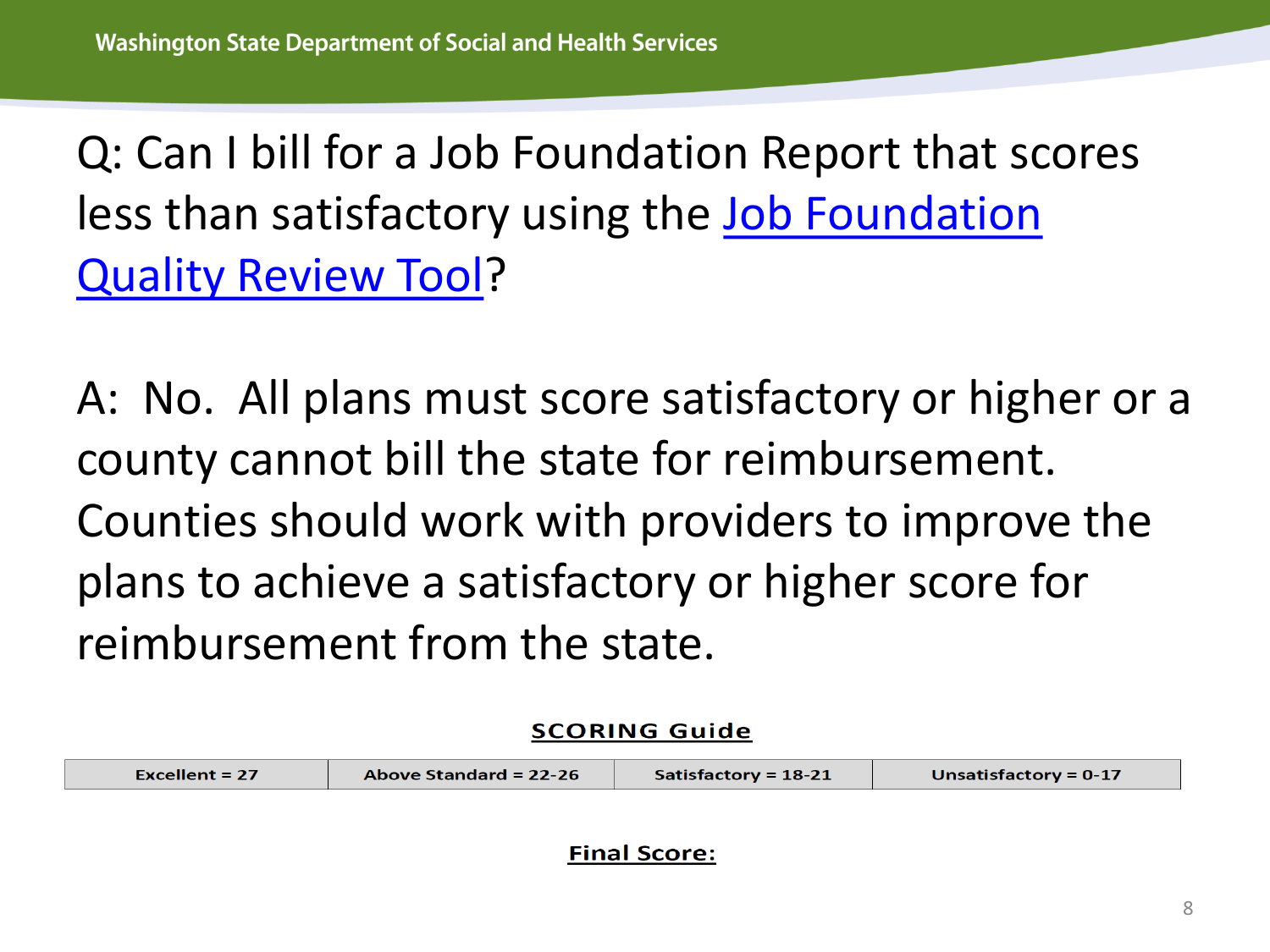Q: Who do I send completed Job Foundation Reports and Job Foundation Quality Review Tools to at DDA?

A: Please send completed Job Foundation Reports and Job Foundation Quality Review Tools to [DDAJobFoundationReports@dshs.wa.gov](mailto:DDAJobFoundationReports@dshs.wa.gov)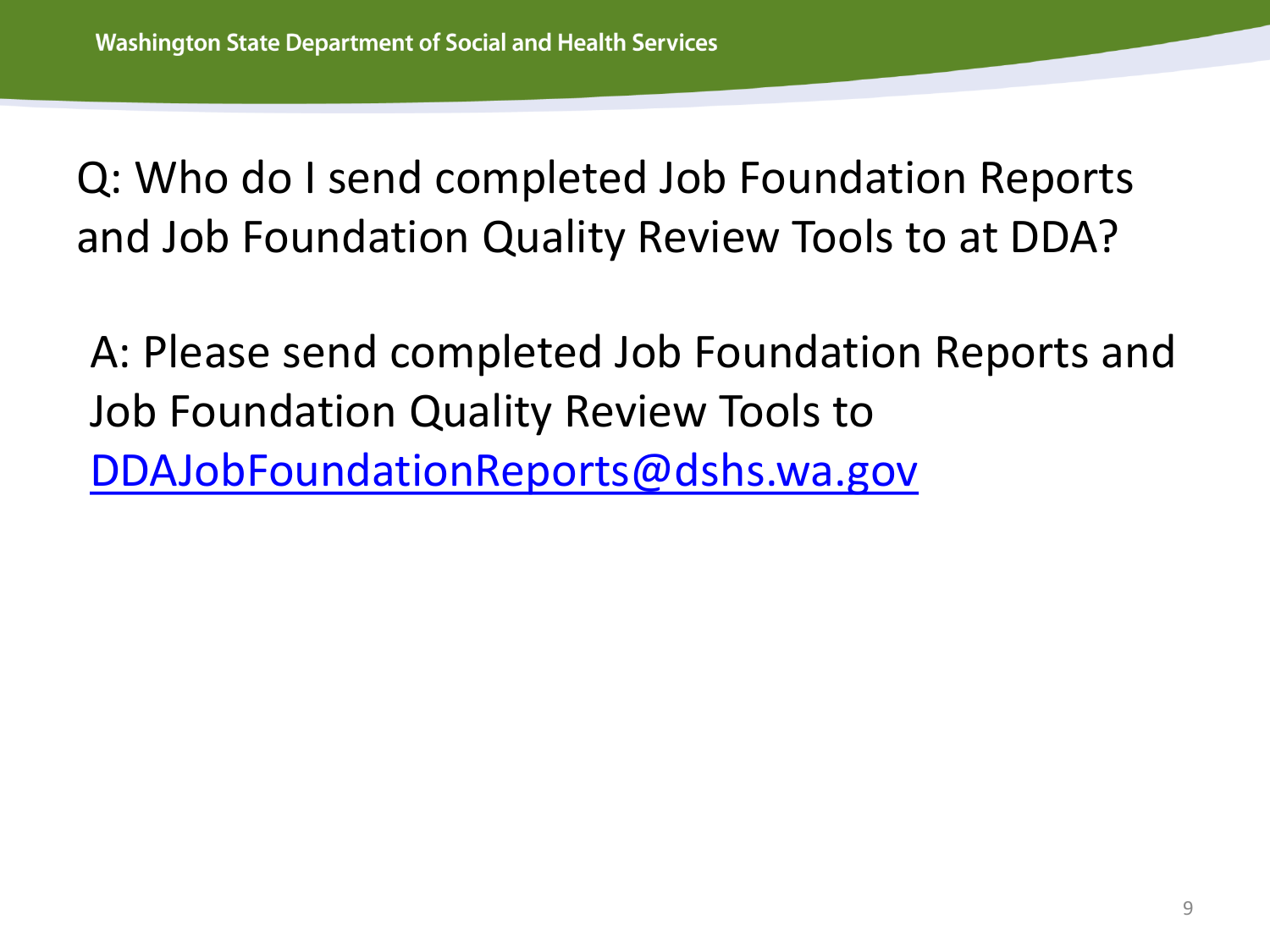# Q: Can I bill for an incomplete Job Foundation Report?

A: It depends. The expectation is that the county would review this on an individual basis. It may make sense to do a partial payment if the provider is unable to complete the report for circumstances beyond their control. For guidance or support please reach out to your Regional Employment Specialist.

#### **DDA Regional Employment Specialists**

Region 1N: Dala Rice, [Dala.Rice@dshs.wa.gov](mailto:Dala.Rice@dshs.wa.gov) Region 1S: Carrie Bayha, [Carrie.Bayha@dshs.wa.gov](mailto:Carrie.Bayha@dshs.wa.gov) Region 2: Stephanie Jones, [Stephanie.Jones2@dshs.wa.gov](mailto:Stephanie.Jones2@dshs.wa.gov) Region 3: David Money, [David.Money@dshs.wa.gov](mailto:David.Money@dshs.wa.gov)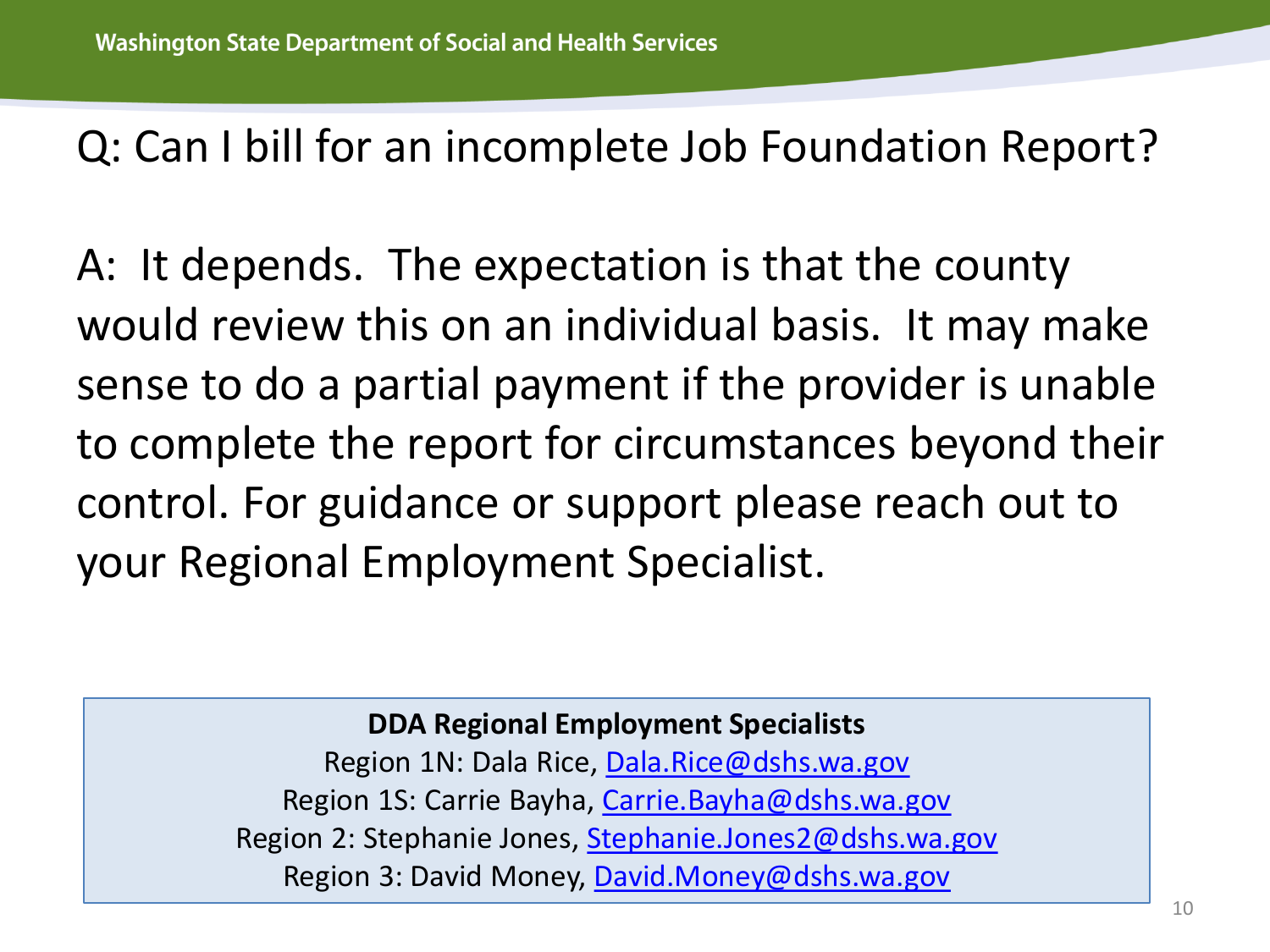Q: How do I correct a mistake in my Job Foundation billing that I have already posted?

A: Please see page 50 of the AWA User [Training Manual](https://www.dshs.wa.gov/sites/default/files/DDA/dda/documents/County%20-%20AWA%20Training%20Manual.pdf) for direction on how to correct an indirect service billing record.

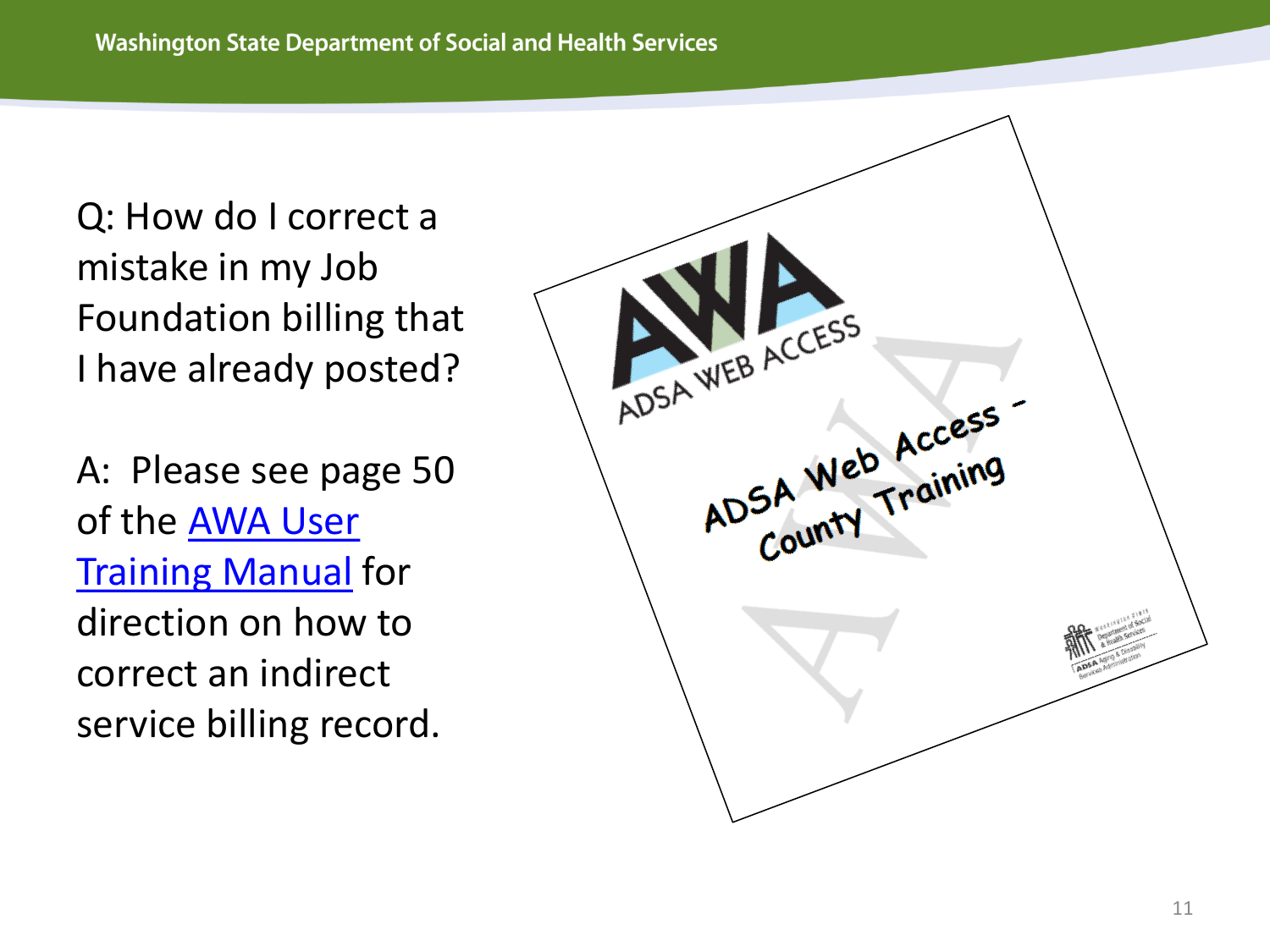## **Job Foundations Billing Example**

In this scenario there are 3 completed Job Foundation Reports and \$1000 for Job Foundation Info/Ed activities. This county is funded by OSPI.

#### **Add Cost Billing Dialog**

Service Year/Month:\*

| <b>BARS</b> | <b>Description</b>         | <b>Amount</b> | <b>BARS</b> | <b>Description</b>           | <b>Amount</b> |
|-------------|----------------------------|---------------|-------------|------------------------------|---------------|
| 11          | COUNTY ADMIN.              |               | 92          | ADMIN INFASTRUCTURE          |               |
| 12          | PASRR ADMIN.               |               | 93          | <b>AGENCY START-UP</b>       |               |
| 13          | JOB FOUNDATION ADMIN.      |               | 94          | <b>PARTNERSHIP</b>           |               |
| 14          | JOB FOUNDATION ADMIN. OSPI | 504           | 95          | <b>JOB FOUNDATION REPORT</b> |               |
| 31          | STAFF TRAIN.               |               | 96          | JOB FOUNDATION REPORT OSPI   | 7.200         |
| 32          | <b>BOARD TRAIN.</b>        |               | 97          | JOB FOUNDATION INFO/ED       | 1,000         |
| 41          | INFO/ED, ACT.              |               |             |                              |               |
|             |                            | Save          | Cancel      |                              |               |

\$504 is 7% of the \$7200 related to Job Foundation reports. Admin is only applied to Job Foundation reports

\$7200 represents 3 completed Job Foundation Reports at \$2400 each. The \$1,000 is for info/ed activities related to Job Foundations (*must have evidence of cost incurred*). The total amount of Job Foundations activities for the county is \$8200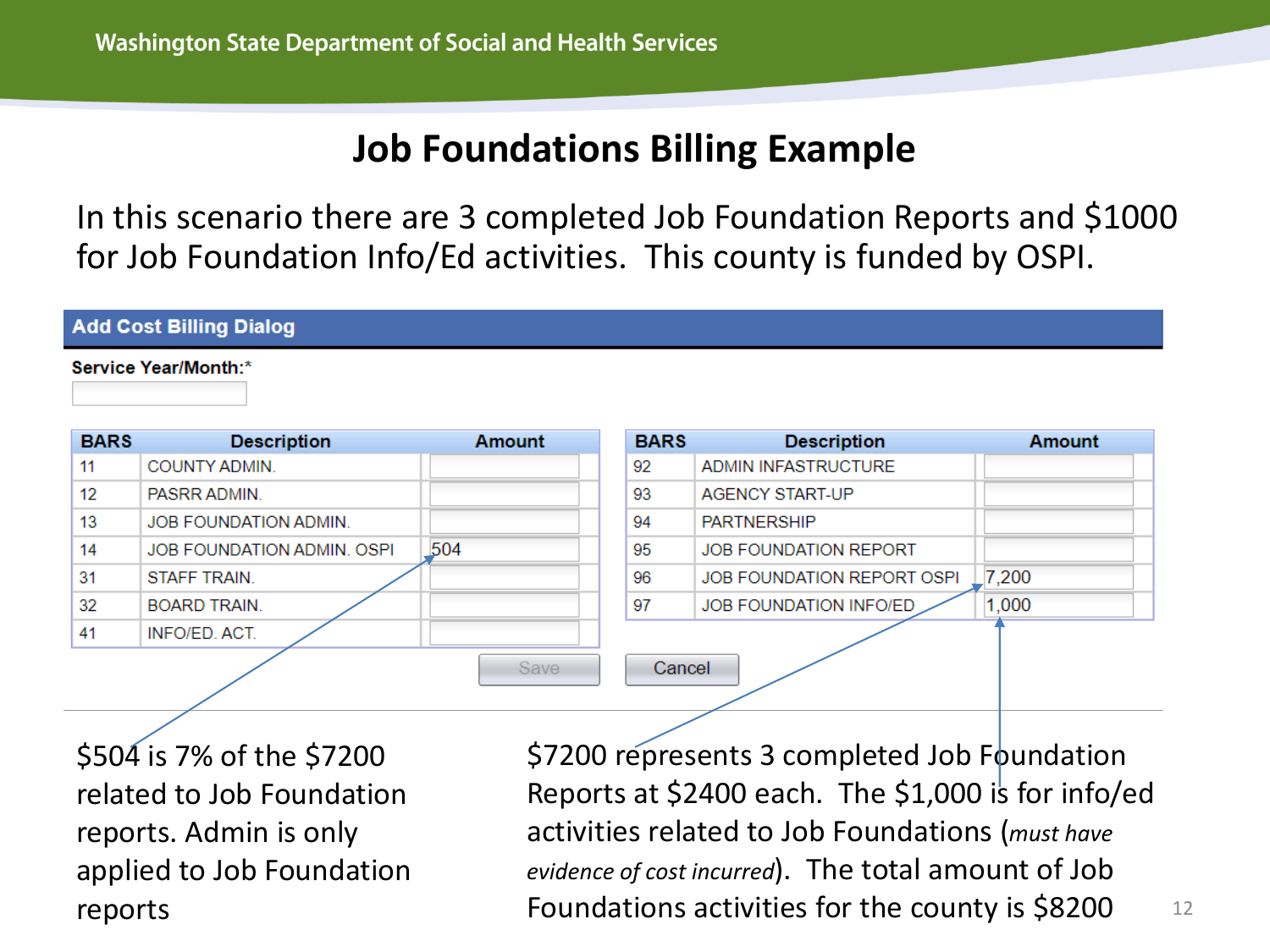### **Job Foundation Billing Example**

In this scenario the county over billed Job Foundation Info/Ed by \$500 and under billed Job Foundation Reports by \$1,000 for service month and year August 2020. The County originally billed \$1,500 for Job Foundation Info/Ed and \$2,000 for Job Foundation Reports. The county is funded by DDA.

|                | <b>Add Cost Billing Dialog</b> |               |             |                              |               |
|----------------|--------------------------------|---------------|-------------|------------------------------|---------------|
|                | Service Year/Month:*           |               |             |                              |               |
| <b>BARS</b>    | <b>Description</b>             | <b>Amount</b> | <b>BARS</b> | <b>Description</b>           | <b>Amount</b> |
| 11             | COUNTY ADMIN.                  |               | 92          | ADMIN INFASTRUCTURE          |               |
| 12             | PASRR ADMIN.                   |               | 93          | <b>AGENCY START-UP</b>       |               |
| 13             | <b>JOB FOUNDATION ADMIN.</b>   | -70           | 94          | <b>PARTNERSHIP</b>           |               |
| 14             | JOB FOUNDATION ADMIN. OSP/     |               | 95          | <b>JOB FOUNDATION REPORT</b> | 1,000         |
| 31             | STAFF TRAIN.                   |               | 96          | JOB FOUNDATION REPORT OSPL   |               |
| 32             | <b>BOARD TRAIN.</b>            |               | 97          | JOB FOUNDATION INFO/ED       | $-500$        |
| 41             | <b>INFO/ED. ACT:</b>           |               |             |                              |               |
| Cancel<br>Save |                                |               |             |                              |               |

\$70 is the additional 7% admin the county is owed based on the new Job Foundation Report costs. The county originally billed:

\$3800 (7% = \$266 and corrected to  $$4800 (7\% = $336)$ . \$336-\$266 = \$70.

13 When correcting other cost billing the user must subtract and add costs. The county overbilled Job Foundation Info/Ed costs by \$500 so a negative \$500 should be inputted into category 97. The county under billed \$1000 for Job Foundation Reports so \$1000 should be added into category 95. This will bring the total to \$4800 since the county originally billed \$3800 for category 95.